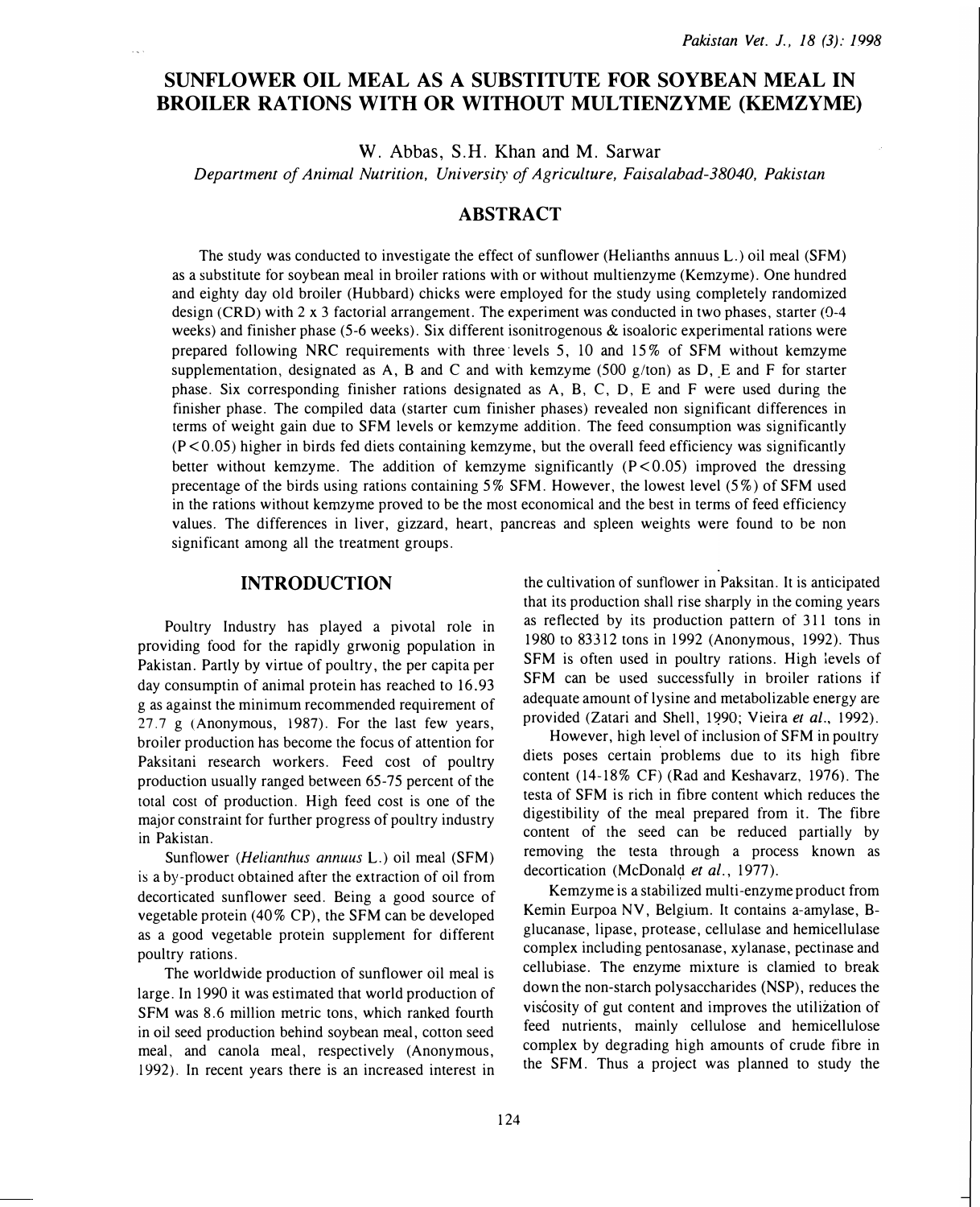following objectives:

- i. To determine the optimum levels of SFM in broiler rations.
- ii. To evaluate the effect of mixture of enzymes (kemzyme) on maximizing the use of SFM substituting soybean meal in broiler rations.
- iii. To determine the economic feasibility of using enzymes in broiler rations.

## MATERIALS AND METHODS

One hundred and eighty day old broiler chicks (Hubbard) were purchased from a commercial hatchery. The chicks were wing banded for identification and . randomly divided into 18 experimental units (replicates) of ten chicks each. The birds in each replicate were housed in clean and disinfected separate pens, measuring  $4 X 3 X 2.5<sup>#</sup>$  A 2-3 inch thick layer of

sawdust was used as litter material in each pen and the litter was regularly stirred twice a day to keep it dry and clean. The brooding temperature was kept at 35°C during the 1st week of age and it was gradually lowered by 3°C till 4 weeks. Thereafter, the temperature of  $22^{\circ}$ C was maintained for the rest of experimetnal period. A 100 watt electric bulb was hanged over each pen to provide 24 hours light and maintain the required temperature. All the chicks were vaccinated against new castle disease, hydro-pericardium syndrom and infectious bursal disease.

Six isocaloric and isonitrogenous broiler starter rations following NRC standards (NRC, 1994) were prepared using three levels of SFM viz 5, 10 and 15 percent without kemzyme supplementation (500 g/ton) designated as A, B & C and with kemzyme supplementation (500 g/ton) designated as D, E & F (Table 1).

| Ingredient                              | A      | B       | $\mathsf{C}$ | D       | E       | $\mathbf F$      |
|-----------------------------------------|--------|---------|--------------|---------|---------|------------------|
| Maize                                   | 25.0   | 24.8    | 23.6         | 25.0    | 24.80   | 23.6             |
| Wheat                                   | 15.0   | 14.0    | 14.0         | 15.0    | 14.0    | 14.0             |
| Rice broken                             | 5.0    | 5.5     | 5.           | 5.5     | 5.5     | 5.5              |
| Rice polishings                         | 12.0   | 12.0    | 12.0         | 12.0    | 12.0    | 12.0             |
| Maize gluten 30%                        | 1.5    | 1.5     | 1.5          | 1.5     | 1.5     | $\bullet$<br>1.5 |
| Maize gluten 60%                        | 4.0    | 4.0     | 4.0          | 4.0     | $4.0$   | 0.4              |
| Cotton seed meal                        | 5.0    | 5.0     | 5.0          | 5.0     | 5.0     | 5.0              |
| Rape seed meal                          | 2.0    | 2.0     | 2.0          | 2.0     | 2.0     | 2.0              |
| Sunflower meal                          | 5.0    | 10.0    | 15.0         | 5.0     | 10.0    | 15.0             |
| Soybean meal                            | 10.0   | 5.9     | 1.8          | 10.0    | 5.9     | 1.8              |
| Fish meal                               | 7.0    | 7.0     | 7.0          | 7.0     | 7.0     | 7.0              |
| Blood meal                              | 2.0    | 2.0     | 2.0          | 2.0     | 2.0     | 2.0              |
| Molasses                                | 1.5    | 1.5     | 1.5          | 1.5     | 1.5     | 1.5              |
| Soybean oil                             | 3.0    | 3.3     | 3.6          | 3.0     | 3.3     | 3.6              |
| <b>DCP</b>                              | 1.0    | 1.0     | 1.0          | 1.0     | 1.0     | 1.0              |
| Premix                                  | 0.5    | 0.5     | 0.5          | 0.45    | 0.45    | 0.45             |
| Kemzyme                                 | 0.0    | 0.0     | 0.0          | 0.05    | 0.05    | 0.05             |
| Total                                   | 100.00 | 100.00  | 100.00       | 100.00  | 100.00  | 100.00           |
| Nutrient composition of starter rations |        |         |              |         |         |                  |
| Crude protein %                         | 23.05  | 23.2    | 23.01        | 23.05   | 23.02   | 23.01            |
| Metabolizable energy (kcal/kg) 3199.62  |        | 3200.01 | 3199.74      | 3199.62 | 3200.01 | 3199.74          |
| Crude fibre %                           | 5.42   | 5.77    | 6.11         | 5.42    | 5.77    | 6.11             |
| Kemzyme (g/ton)                         | 0.00   | 0.00    | 0.00         | 500.00  | 500.00  | 500.00           |
| Calcium %                               | 0.64   | 0.64    | 0.65         | 0.64    | 0.64    | 0.65             |
| Phosphorus %                            | 0.71   | 0.69    | 0.66         | 0.71    | 0.69    | 0.66             |

Table 1: Composition of broiler starter rations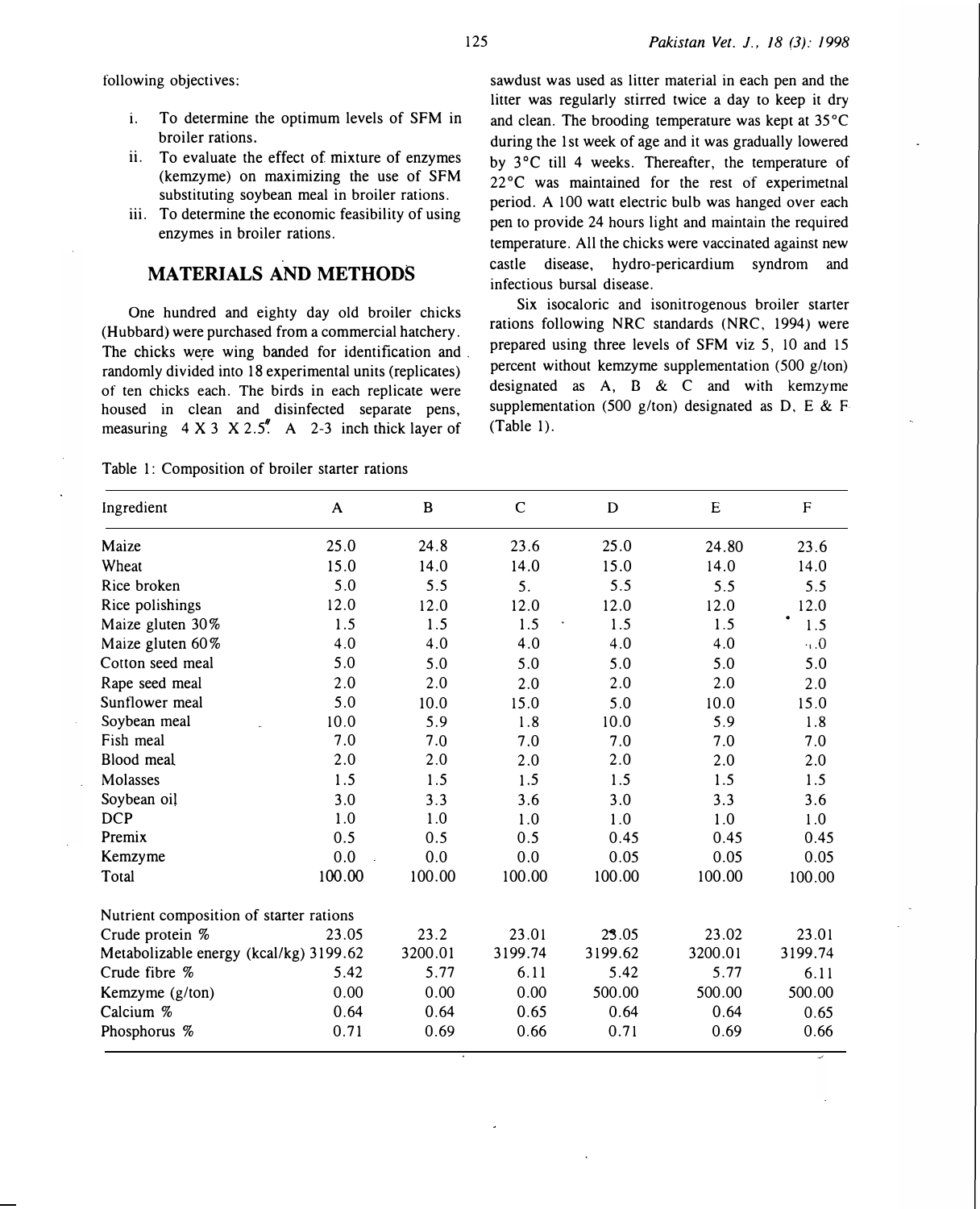Using same priniciple, six corresponding broiler finisher rations were prepared which were designated as A, B, C, D, E and F (Table 2). Each experimental ration was randomly allotted to three experimental units. The experiment was conducted for a period of 42 days in two phases, starter phase (28 days) and finisher phase (14 days).

Completely randomized design (CRD) with 2 x 3 x 3 factorial arrangement was used for the study. Weekly weight gains, feed consumption and feed efficiency were recorded. At the end of the experiment two birds from each replicate were slaughtered to obtain their dressing percentage and liver, gizzard, heart, pancreas and spleen weights. The data thus collected were subjected to statistical analysis using analysis of variance technique and the significance of means were compared using Duncan's Multiple Range Test (Steel and Torrie, 1982).

#### **RESULTS**

The results obtained during the· starter phase on weight gain, feed consumption and feed efficiency did not show any significant effect of the levels of SFM used or due to the additoin of kemzyme in the rations (Table 3). However, during finisher phase, the birds having 15% SFM consumed significantly  $(P<0.05)$ more feed than birds fed at 5 percent or 10 percent level. Significantly (P < 0.05) better feed efficiency was recorded in the brids fed finisher ration with 5 percent SFM while weight gain during the phase was not affcted by any treatment (Table 4).

The data on starter cum finisher phase showed the significant  $(P < 0.05)$  increase in the feed consumption of the birds and poorer efficiency of feed utilization with the increasing level of SFM or the addition of kemzyme (Table 5). The weight gain remained

Table 2: Composition of broiler finisher rations

|                                         | Rations |         |             |         |           |           |  |  |  |  |
|-----------------------------------------|---------|---------|-------------|---------|-----------|-----------|--|--|--|--|
| Ingredient                              | A       | B       | $\mathbf C$ | D       | ${\bf E}$ | ${\sf F}$ |  |  |  |  |
| Maize                                   | 27.4    | 26.2    | 25.0        | 27.4    | 26.2      | 25.0      |  |  |  |  |
| Wheat                                   | 15.0    | 15.0    | 15.0        | 15.0    | 15.0      | 15.0      |  |  |  |  |
| Rice broken                             | 10.0    | 10.0    | 10.0        | 10.0    | 10.0      | 10.0      |  |  |  |  |
| Rice polishings                         | 12.0    | 12.0    | 12.0        | 12.0    | 12.0      | 12.0      |  |  |  |  |
| Maize gluten 30%                        | 2.3     | 2.3     | 2.3         | 2.3     | 2.3       | 2.3       |  |  |  |  |
| Maize gluten 60%                        | 1.2     | 1.2     | 1.2         | 1.2     | 1.2       | 1.2       |  |  |  |  |
| Cotton seed meal                        | 5.0     | 10.0    | 15.0        | 5.0     | 10.0      | 15.0      |  |  |  |  |
| Rape seed meal                          | 0.0     | 0.0     | 0.0         | 0.0     | 0.0       | 0.0       |  |  |  |  |
| Sunflower meal                          | 5.0     | 10.0    | 15.0        | 5.0     | 10.0      | 15.0      |  |  |  |  |
| Soybean meal                            | 10.0    | 5.9     | 1.8         | 10.0    | 5.9       | 1.8       |  |  |  |  |
| Fish meal                               | 4.0     | 4.0     | 4.0         | 4.0     | 4.0       | 4.0       |  |  |  |  |
| Blood meal                              | 2.0     | 2.0     | 2.0         | 2.0     | 2.0       | 2.0       |  |  |  |  |
| Molasses                                | 2.0     | 2.0     | 2.0         | 2.0     | 2.0       | 2.0       |  |  |  |  |
| Soybean oil                             | 2.6     | 2.9     | 3.2         | 2.6     | 2.9       | 3.2       |  |  |  |  |
| <b>DCP</b>                              | 1.0     | 1.0     | 1.0         | 1.0     | 1.0       | 1.0       |  |  |  |  |
| Premix                                  | 0.5     | 0.5     | 0.5         | 0.45    | 0.4       | 0.45      |  |  |  |  |
| Kemzyme                                 | 0.0     | 0.0     | 0.0         | 0.05    | 0.05      | 0.05      |  |  |  |  |
| Total                                   | 100.00  | 100.00  | 100.00      | 100.00  | 100.00    | 100.00    |  |  |  |  |
| Nutrient composition of starter rations |         |         |             |         |           |           |  |  |  |  |
| Crude protein %                         | 20.02   | 20.02   | 20.02       | 20.02   | 20.02     | 20.02     |  |  |  |  |
| Metabolizable energy (kcal/kg) 3204.26  |         | 3203.99 | 3203.71     | 3204.26 | 3203.99   | 3203.71   |  |  |  |  |
| Crude fibre %                           | 5.40    | 5.75    | 6.10        | 5.40    | 5.75      | 6.10      |  |  |  |  |
| Kemzyme (g/ton)                         | 0.00    | 0.00    | 0.00        | 500.00  | 500.00    | 500.00    |  |  |  |  |
| Calcium %                               | 0.48    | 0.48    | 0.49        | 0.48    | 0.48      | 0.49      |  |  |  |  |
| Phosphorus %                            | 0.64    | 0.62    | 0.59        | 0.64    | 0.62      | 0.59      |  |  |  |  |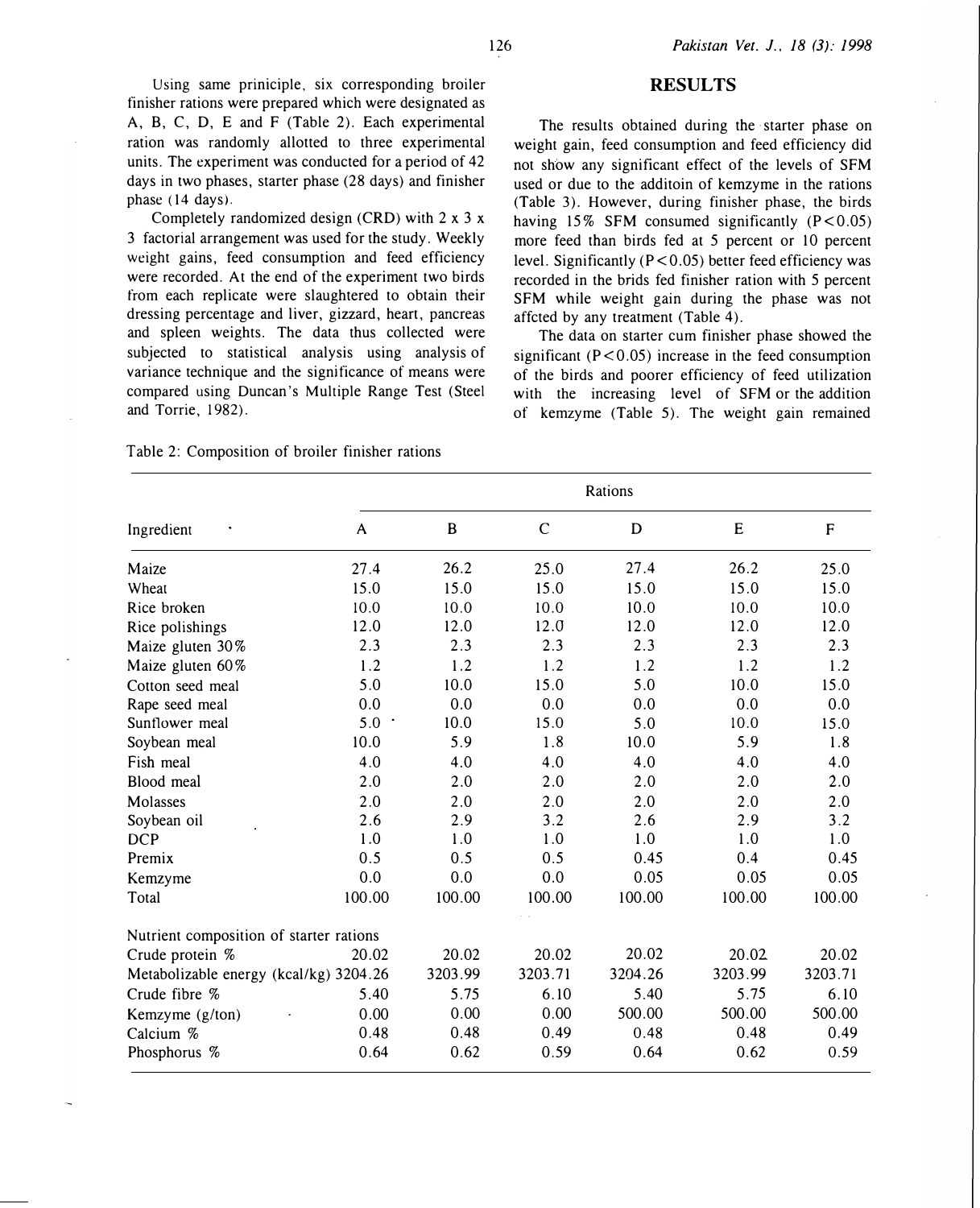|                                                                                | % levels of SFM without<br>kemzyme |                           |                           |                           | % levels of SFM with<br>kemzyme |                           |                           |                           |
|--------------------------------------------------------------------------------|------------------------------------|---------------------------|---------------------------|---------------------------|---------------------------------|---------------------------|---------------------------|---------------------------|
|                                                                                |                                    | 10                        | 15                        | Average                   |                                 | 10                        | 15                        | Average                   |
| Weight gain (g)<br>Feed consumption(g) $1868.28$<br>Feed conversion ratio 1.92 | 976.17                             | 867.23<br>1858.19<br>2.12 | 950.71<br>1933.12<br>2.03 | 931.37<br>1886.51<br>2.02 | 929.32<br>1939.20<br>1.99       | 921.65<br>1921.21<br>2.05 | 940.11<br>1936.60<br>2.06 | 930.35<br>1932.37<br>2.04 |

Table 3: Average weight gain, feed consumption and feed conversion ratio of chicks fed on different experimental rations (0-4 weeks).

Table 4: Average weight gain, feed consumption and feed conversion ratio of chicks fed on different experimental rations (5-6 weeks).

|                               |        | % levels of SFM without<br>kemzyme |         |         | % levels of SFM with<br>kemzyme |         |         |                    |
|-------------------------------|--------|------------------------------------|---------|---------|---------------------------------|---------|---------|--------------------|
|                               |        | 10                                 | 15      | Average | 5                               | 10      | 15      | Average            |
| Weight gain $(g)$             | 834.43 | 815.577                            | 848.31  | 832.77  | 846.447                         | 750.887 | 768.15  | 788.49             |
| Feed consumption(g) $1743.17$ |        | 1771.83                            | 1820.24 | 1778.41 | 1736.26                         | 1736.26 | 1776.00 | 1752.56            |
| Feed conversion ratio         | 2.07   | 2.187                              | 2.157   | 2.138b  | 2.053                           | 2.053   | 2.313   | 2.29 <sub>la</sub> |

Table 5: Average weight gain, feed consumption and feed conversion ratio of chicks fed on different experimental rations (0-6 weeks).

|                                    |        | % levels of SFM without kemzyme |         |         | % levels of SFM with kemzyme |         |         |                    |
|------------------------------------|--------|---------------------------------|---------|---------|------------------------------|---------|---------|--------------------|
|                                    |        | 10                              | 15      | Average | $5^{\circ}$                  | 10      | 15      | Average            |
| Weight gain (g)                    | 1819.6 | 1744.90                         | 1715.54 | 1760.01 | 1768.09                      | 1699.73 | 1708.26 | 1725.36            |
| Feed consumption $(g\beta 611.39)$ |        | 3644.70                         | 3678.43 | 3644.84 | 3657.47                      | 3675.54 | 3712.60 | 3681.87b           |
| Feed conversion ratio              | 1.987  | 2.073                           | 2.147   | 2.069a  | 2.070                        | 2.163   | 2.173   | 2.133 <sub>b</sub> |

Table 6: Average weight (g): liver, gizzard, pancreas, heart, and spleen of birds fed on different experimental different experimental rations (0-6 weeks).

|          | % levels of SFM without kemzyme |       |       |         | % levels of SFM with kemzyme |       |       |         |
|----------|---------------------------------|-------|-------|---------|------------------------------|-------|-------|---------|
|          |                                 | 10    | 15    | Average | 5                            | 10    | 15    | Average |
| Liver    | 48.31                           | 51.53 | 50.23 | 59.58   | 50.85                        | 49.65 | 49.65 | 52.694  |
| Gizzard  | 33.16                           | 38.10 | 36.93 | 38.40   | 39.50                        |       | 38.90 | 38.54   |
| Pancreas | 9.41                            | 9.70  | 7.65  | 4.281   | 8.05                         | 8.05  | 9.00  | 4.78    |
| Heart    | 5.03                            | 3.80  | 4.01  | 8.94    | 5.40                         | 3.90  | 5.05  | 8.36    |
| Spleen   | 3.45                            | 5.10  | 3.35  | 4.20    | 6.25                         | 4.06  | 3.70  | 4.43    |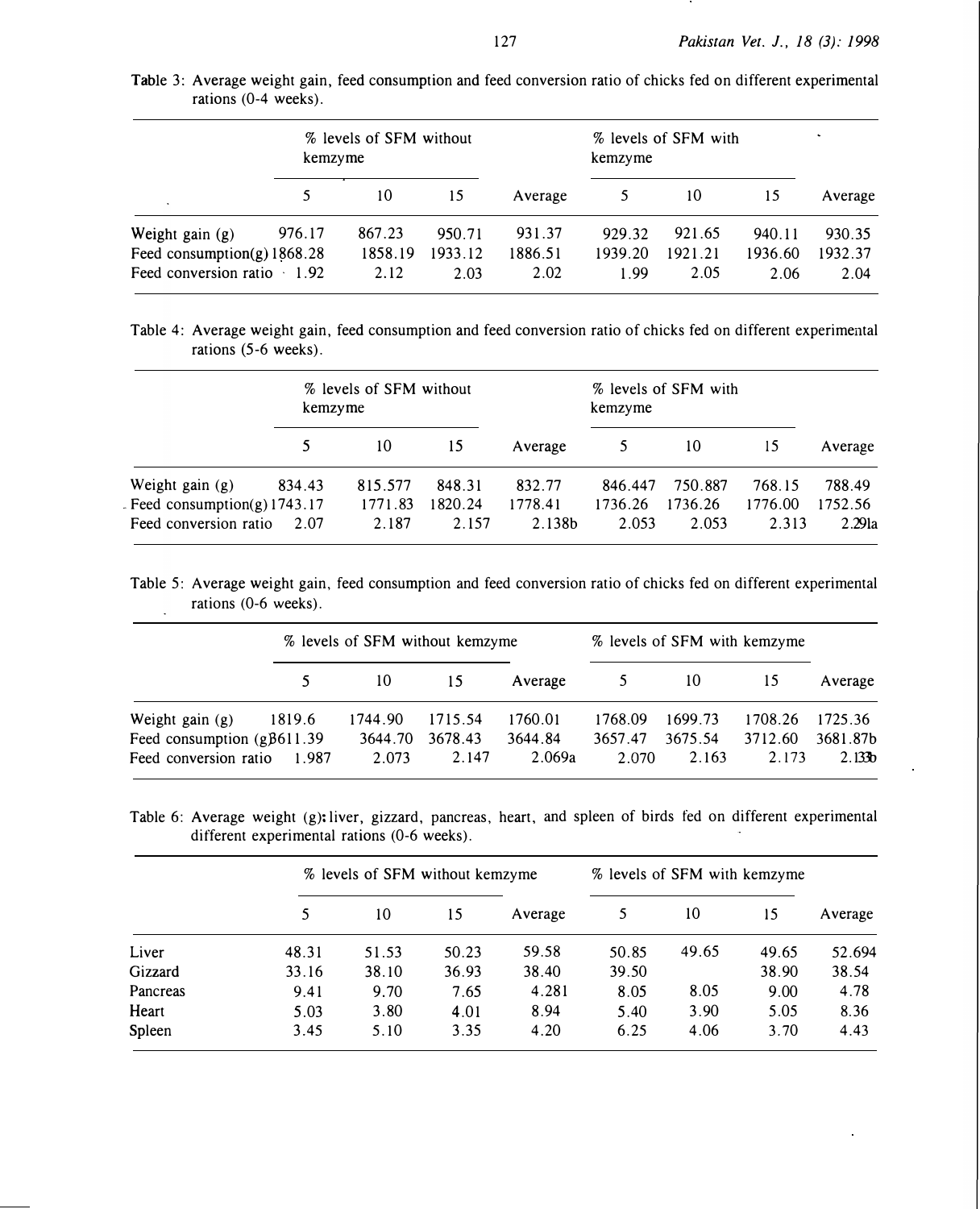unaffected. Neither, the various levels of SFM nor the addition of kemzyme showed any effect on the weight of lvier, gizzard, heart, spleen and pancreas of the birds (Table 6). However, the dressing percentage of the birds using 15 percent of SFM without kemzyme was significantly  $(P < 0.05)$  better than the birds using 5 percent or 10 percent of SFM without kemzyme. However, the addition of kemzyme improves the dressing percentage of the birds using 5 percent SFM. The economic picture depicted that the rations with 5 percem of SFM without kemzyme were most feasible.

#### DISCUSSION

Higher feed consumption in the birds using higher level of SFM (15 percent) may be due to the fact that increased level of SFM in the ration decreased the nitrogen and energy retention as a percentage of intake (Ibrahim and Al-zubeir, 1991).

Although the birds having 15 percent SFM in ration during finisher phase, used larger amount of feed. Their efficiency of utilization of feed is poorer than the birds using 5 percent level of SFM in the ration. The poorer feed utilization of feed containing 15 percent SFM may be due to increased rate of digesta tlow becuase of the presence of higher fibre content in their rations. These results are in line with the findings of Silverin et al. (1967) who reported that higher leve of SFM (22.5 percem) adversely affected the weight gain and feed conversion efficiency inspire of using more food compared with the 11.3 or 0 percent of SFM in the ration. Similar results have been reported by Walderoup et al. (1970). They observed poor feed efficiency due to higher level of SFM in broiler rations.

Addition of kemzyme in the ration containing 5 percent SFM improved the dressing percentage of the birds. These improvement could be related to the lighter content of the gut using the rations containing kemzyme.

The economic picture was most feasible on feeding rations with 5 percent of SFM without kemzyme. Kemzyme addition probably proved feasible under specific conditions e.g. when barley or wheat or single cereal based diets are formulated. The economic picture resembles to the findings by Chesson (1992), who reported that the enzyme activity imposed by the nature of substrate and the host animal are not easy to overcome.

These results are simialr to the findings of Malik et  $al.$  (1971), who reported that 5 per cent level of SFM in the ration respectively, may be used safely without effecting feed utilization.

As regards replacement of soybean meal with SFM the resutls revealed that complete replacement of soybean meal with SFM did not show any beneficial effect rather it adversely affected the overall performance of the birds. The results are in complete agreement to those reported by Klain et al. (1956). They observed that complete replacement of soybean with SFM markedly decreased growth of the broilers. The addition of lysine also failed to restore the performance of the birds using soybean meal in their rations.

## **CONCLUSION**

Use of kemzyme did not show any effect on the performance of the birds. However, 5 percent SFM may be used in the broiler rations without any adverse effect. Moreover, 5 percent SFM level proved to be most efficient and more economical. Maximum profit was obtained by feeding ration "A" (contaiing 5% of sunflower oil meal without kemzyme). kemzyme addition probably proved feasible under specific conditions e.g. when wheat or barley or a single cereal based diets are to be formulated.

#### **REFERENCES**

- Anonymous, 1987. "Agriculture Statistics of Pakistan." Govt. of Pakistan, Ministry of Food, Agric. & Livestock Food, Agric. and Livestock Div. (Economic Wing), Islamabad.
- Anonymous, 1992. "World Oilseed Situation and Outlook". United States Department of Agriculture, Washington, DC. June Issue.
- Chesson, A., 1992. Feed enzymes in feed additives and supplements. Proceedings of 3rd Spring Conference, Einburgh. (Poult. Abst., 18: 1934, 1992).
- Ibrahim, M.A. and El-Zubeir, 1991. Higher fibre sunflower seed meal in broiler chicks diets. Anim. Feed Sci and Tech., 33: 343-347.
- Klain, G.J., D.C. Hill and A.G. Lean, 1956. The value of rapeseed oil meal and sunflower oil meal in chick starter rations. Poult. Sci., 35: 1315-26.
- McDonald, P., R.A. Edwards and J.F.D. Greenhalgh, 1977. Animal Nutrition 2nd ed. The English Language Book Society, Singapore.
- NRC., 1994. Nutrient requirement of poultry. Ninth revised edition. National Academy press. Washington, DC, USA.